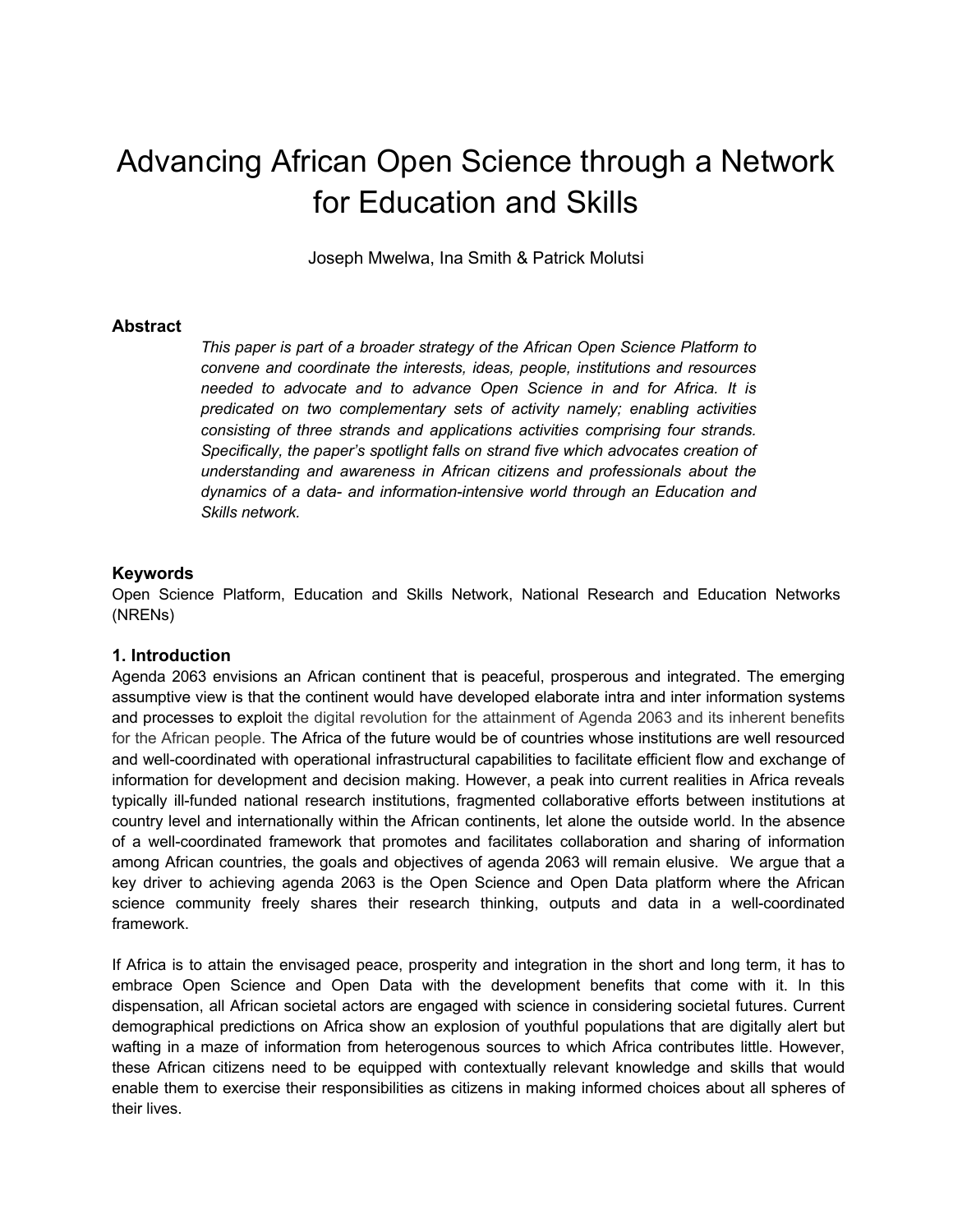Given this imperative, the implication is to regard science as a public enterprise rather than one conducted behind closed laboratory and library doors. It is a science that engages actively with business, policymakers, governments, communities and citizens. It is a dimension of Open Science that is not simply a matter of Open Data and Open Access publishing, that merely represents science talking to itself, albeit more efficiently. This Open Science is also about engaging with other societal actors as knowledge partners in jointly framing questions and jointly seeking solutions.

We argue that these expectations on Open Science can only be fulfilled and met in an elaborate, systematic and well rationalized eco-system that feeds off a network for Education and Skills. This means involving the entire African educational eco-system – primary, secondary, colleges and universities – into thinking about Open Science. It entails crafting, developing, designing and implementing African Open Science curricular that will enable Africans to manage Open Science on their own terms. This will help to create a shared understanding and awareness in African citizens and professionals about the dynamics of a data and information-intensive world through an Education and Skills Network hosted through the African Open Science Platform. A framework to enhance accessibility and impact. The Platform (AOSP) will play a critical role in assisting African countries to develop necessary capacities to manage and exploit scientific data for the benefit of society.

# **2. Literature Review**

African countries have elaborated school systems and relatively well developed educational infrastructures that can be supported by the Network of Education and Skills hosted of the African Open Science Platform (AOSP). The 'Platform will play a critical role in assisting African countries to develop necessary capacities to manage and exploit scientific data for the benefit of society' (**http://africanopenscience.org.za/**). Furthermore, African countries have abundant learners/students – a key resource – who are both the recipients and drivers of the innovation. Learners across the educational spectrum need to be trained in Open Science and Open Data. An exposure to training and transfer of skills aligned with what is happening in the rest of the world would develop common skills and a common understanding and adherence to international standards, aligned to best practice, across all disciplines. African science is more and more required to form part of a global Open Science ecosystem, where all are connected. Nardi & O'Day (1999) present the view that an eco-system is one in which 'the subsystems are inter-linked and interdependent, where there is continuous co-evolution, where change is systemic and where complementarity encourages niches for different roles and functions'.

The eco-system is also characterised by interactions of 'actors and organizations linked by flows of resources and information' (Mars, Bronstein & Lusch, 2012: 277). For the global science ecosystem to function in tandem, the individual ecosystem identities need to align basic elements of structure and function. To avoid the digital divide, learners in the school system must be prepared on fundamentals and complexities of Open Science and Open Data. Knowledge and skills on Open Science, gained systematically in the school system, will assure learners of confidence to participate in the science economy of the future. If basic building blocks in the form of Open Science curricular are not in place, graduates enrolling for undergraduate and post-graduate studies will lag behind, hence creating barriers towards advancing science. Effectively, these scientists will be excluded from finding solutions for global problems. This strengthens the case for a network of education and skills through the African Open Science Platform (AOSP) to provide an advisory role and focus the AOSP's strategic intents and efforts on developing awareness and skills development in Open Science and Open Data among African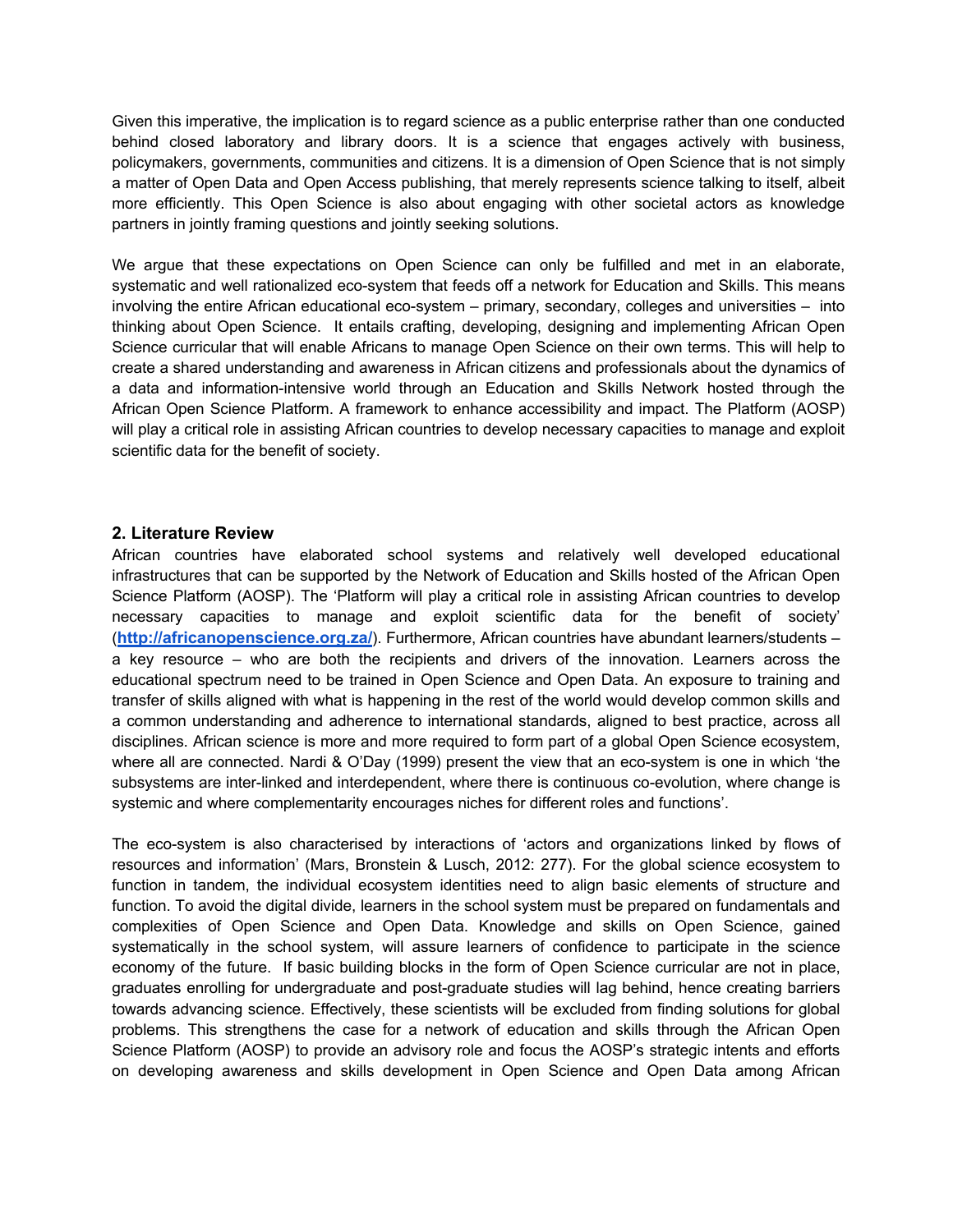citizens.

# **3. Methodology**

A systematic review of literature on Open Science and desk review on a network of Education and Skills in Open Science was undertaken to generate insights for the paper.

# **4. Proposed Network for Education and Skills**

The proposed *Network for Education and Skills* (NES) will enhance understanding, skills development and awareness in African citizens and professionals about the evolving dynamics of a data- and information-intensive world and basics of data science, across disciplines. The NES proposes exploration of three levels of activity in the African educational ecosystem namely schools, universities and short courses. These are briefly discussed below:

**Schools**. Children are growing into an increasingly complex world of data and information. The capacity to negotiate that complexity and to avoid its pitfalls is increasingly important for individual well-being and for development of the judgements required of responsible citizens. The NES will be a source of advice and curriculum development in this domain, preparing learners towards future studies and empowering them with the necessary skills towards a smooth transition between school and university, but also the world of work, privately enterprises increasingly encouraged to take hands with the research sector to implement new innovations.

**Universities**. It is important that universities increasingly take over the role of providing data science education as an integral part of bachelors programmes as well as at more advanced levels for researchers and research trainees. In this regard, African universities can work in collaboration with other partners <sup>[1]</sup> who have experience and developed expertise in delivering training workshops in data science from a well-developed curriculum. Another valuable source to guide the curriculum is the AOSP Framework towards Capacity Building in Open Science and Open Data - currently in development, and to be tested during International Data Week 2018 3-8 November. This framework will guide respective African countries as well as research organisations as to which data skills need to be developed, along with available tools relevant to respective disciplines.

The role of libraries should not be underestimated. Together with librarians from Africa, a framework is being developed towards the implementation of a service for Research Data Management (RDM) planning. The framework recommends the integration of RDM training as part of Information Literacy (IL) training, already provided by libraries. AOSP is working with AfLIA (African Library and Information Associations and Institutions) on a roadmap to implement this service across African research libraries.

*Short courses for professionals.* There is an increasing demand for in-service short courses in data science and management for professionals from a wide variety of sectors. Such courses will build on existing curricula, such as the CODATA Schools, the FOSTER Open Science online courses, the series of Carpentry courses, and many more, and could be a significant source of income that would contribute to self-sustenance of the Network and could even support schools and universities in the long term. For certain sectors it will also contribute to Continuing Professional Development (CPD), the process of tracking and documenting the skills, knowledge and experience that one gains both formally and informally as one work, beyond any initial training. It's a record and reflection of what one experience, learn and then apply.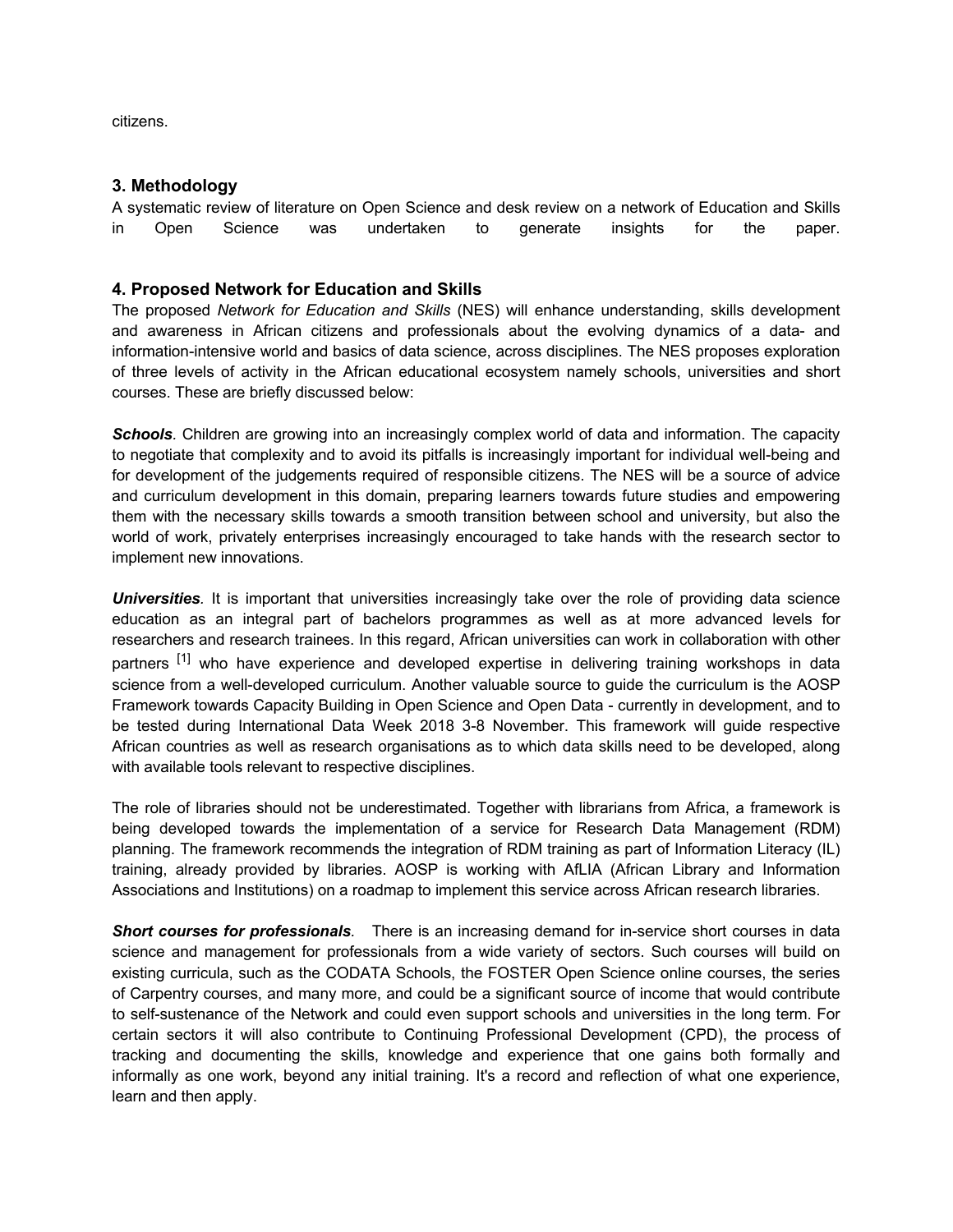#### **4.1 Rationale for inclusion of schools**

Preparation of learners on Open Science and Open Data should be part of the science curriculum. Additionally, the principles of good science and the ability to research in an ethical way needs to be embedded in African learners across the educational spectrum at a very young age. Learners ought to learn about coding, robotics, Artificial Intelligence, and more. Inclusion of learners in the Open Science discourse ensures that learners acquire knowledge and skills about Open Science in a systematic way through an Open Science curriculum. However, connectivity to promote openness is a challenge on the African continent. Scholars note that African countries typically have 'poorly resourced national research systems/[institutions]' (Smith & Veldsman, 2018)). Unless African countries develop effective and sound networks and collaborations, Smith & Veldsman (2018), warn that, these nation states will be unable to collect, store and share data, unable to participate in the global research enterprise, unable to contribute as full partners to global efforts on critical areas such as climate change, health care, and resource protection, and unable to fully benefit from such efforts, where global solutions will only be achieved if there is global participation' (Smith & Veldsman, 2018:1).

However, learners would require skills to facilitate collaboration and exchange of research data. Furthermore, for Open Science and Open Data sharing to occur, some key factors such as infrastructure and curriculum are crucial: - For example, schools need to be well connected. In Africa, (NRENs) are expected to play an increasingly important infrastructure role. KENET is a good example where it has been successfully implemented. The curriculum is another factor that needs serious attention. A context specific and African needs driven African Open Science and Open Data curriculum needs to be developed. Africa could look to international organizations within and outside Africa for expertise and to benchmark curriculum development and implementation. Examples of *Curriculum that has already been developed are;-* Data Science as part of curricula e.g. University of the Witwatersrand (South Africa), Bachelor of Science in Data Science, Sol Plaatje University (South Africa), Masters Program in Biodiversity Informatics, Prof Jean Ganglo, University of Abomey-Calavi (Benin). What this demonstrates is leadership, strength and progress in Open Science on the African continent

Although this discussion cites important milestones in an Open Science and Open Data curriculum on the African continent, these milestones are largely anecdotal. However, NES through the AOSP would systematise planning and implementation of Open Science curricular to maximise impact among African citizens although enormous challenges exist. Chief among these challenges are: lack of infrastructure, hardware, trained teachers and facilitators. Additionally, standardising curricula across the continent and providing curricular in accessible linguistic platforms would be issues that would require urgent attention if NES is to succeed.

#### **4.2 Suggested Solutions**

The critical building blocks towards a systematic network of education and skills on the African continent would be through harnessing the National Research and Education networks (NRENs) that support needs of education and research. In Southern, Eastern, Central, West and North Africa, some NRENS have been set up which the NES will tap into to broaden and expand the support eco-system on research and education services to schools, universities and the community to promote citizen science & engagement. Mapping data from the AOSP on AU initiatives also provide insights to build understanding on infrastructure and hardware. AOSP2 working through NES would provide advisory information on curricular on learning and training/facilitation in Open Science and Open Data.

# **5. Curriculum Content towards Capacity Building**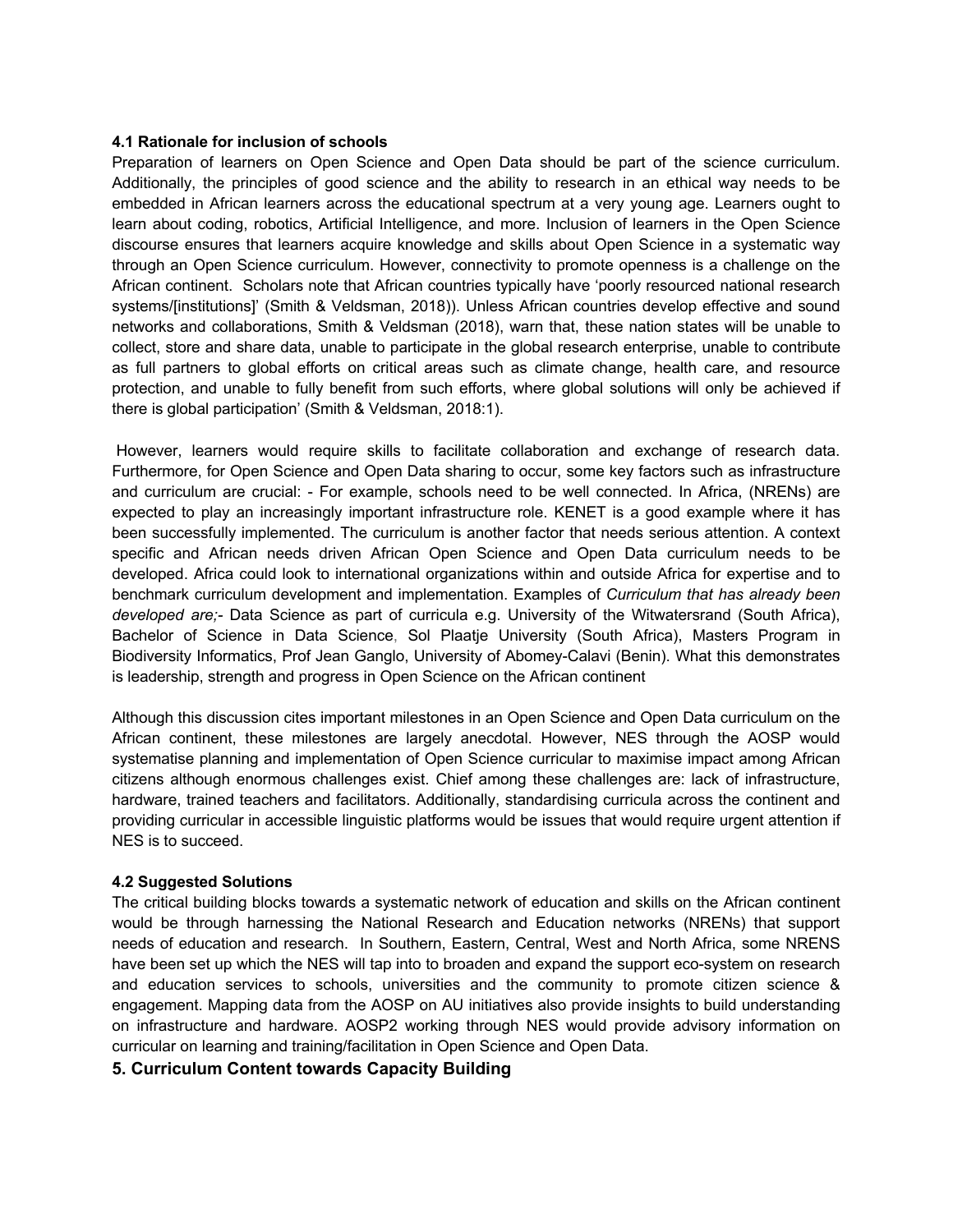Curriculum content - on school, university and short-course levels - should be aligned with the skills required as part of the data life cycle, also part of Research Data Management (RDM) planning, demonstrated below:



**Figure 1. The Research Data Lifecycle** (The University of Sydney, 2018)

Different tools are being used by disciplines during the various stages of the data lifecycle, and the authors would like to recommend each discipline to explore which tools to use to advance Open Science and Open Data for collaboration to be effective. Often the tools will also be project dependent, and the decision as to which tools to use will depend on funding, functionality and more. Projects such as H3ABioNet refers to "pipelines" being set up, connecting different Open Source applications, programming it to work together as part of an automated workflow.

Following is a summary of the proposed data related skills to be taught to successfully collaborate in sharing data:

| <b>Data Activity/Skill</b> | <b>Description</b>                                                                                                                                                                                                                     | <b>Example Applications</b>                                                                                      |
|----------------------------|----------------------------------------------------------------------------------------------------------------------------------------------------------------------------------------------------------------------------------------|------------------------------------------------------------------------------------------------------------------|
| Data Planning              | Explore how research data will be managed<br>in a holistic way, at the start of a research<br>project. Especially important in the context of                                                                                          | http://www.dcc.ac.uk/resources/<br>data-management-plans                                                         |
|                            | collaborative research projects. Researchers<br>may identify areas of potential difficulty or<br>conflict, and these can be resolved with<br>colleagues and collaborators before they<br>escalate into issues. Clarifying ownership of | The RDM checklist can be in a<br>wordprocessing format, online<br>form format, or machine-<br>actionable format. |
|                            | data, and ensuring early agreement on<br>technical standards and frameworks across<br>institutions, are an important part of<br>establishing trust and ensuring that a project<br>runs smoothly (Monash University).                   | Example of a specific online<br>form format RDM tool:<br><b>DMPonline</b>                                        |
|                            |                                                                                                                                                                                                                                        | <b>DMPRoadmap</b> can be installed<br>on servers at local institutions.                                          |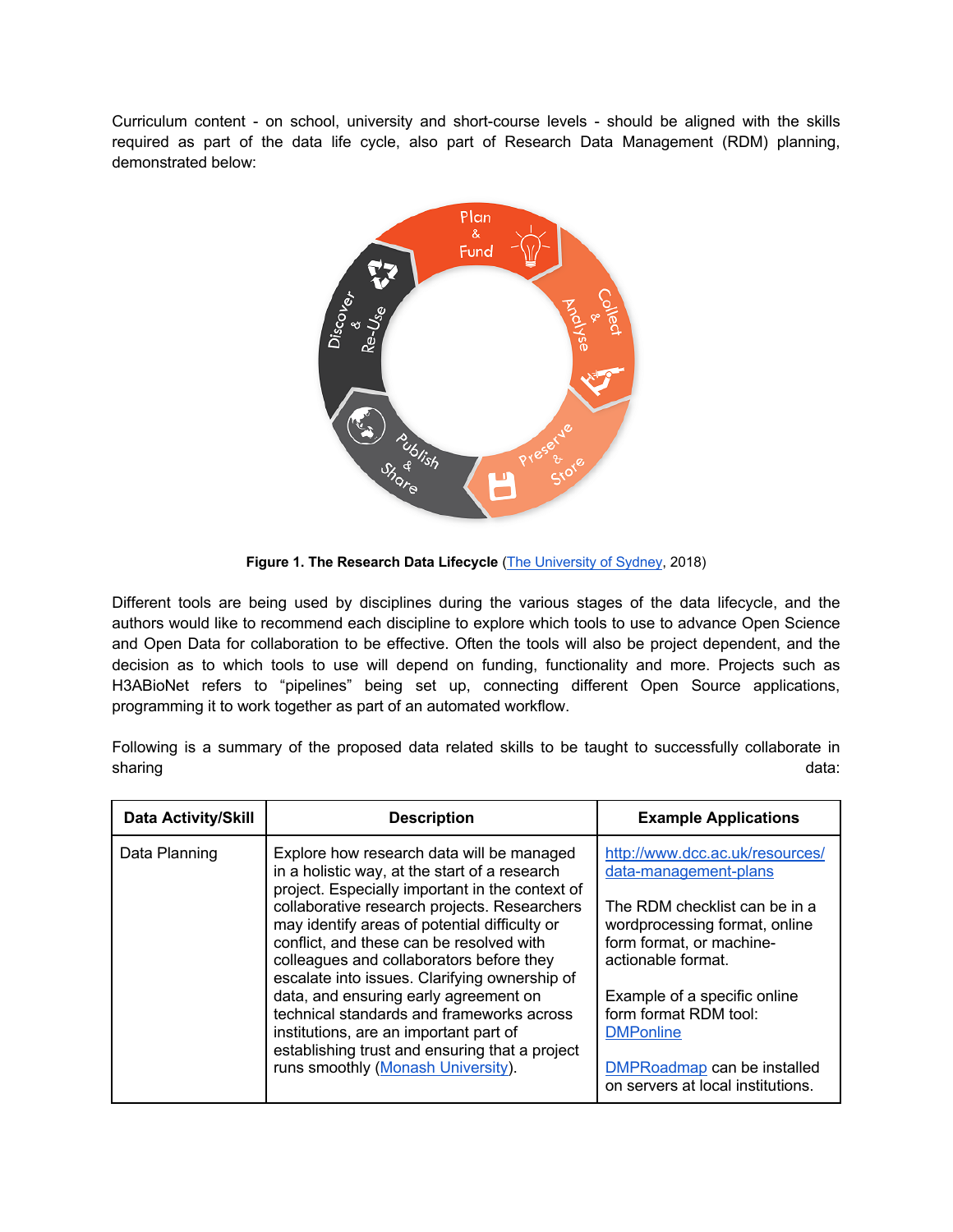| Data Collection                                 | Data collection is the process of gathering<br>and measuring information on targeted<br>variables in an established systematic<br>fashion, which then enables one to answer<br>relevant questions and evaluate outcomes<br>(Wikipedia).                                                                                                                                                                                                                                              | Surveys, Questionnaires,<br><b>Telescopes</b>                                                                                                                                                                                                                                                                       |
|-------------------------------------------------|--------------------------------------------------------------------------------------------------------------------------------------------------------------------------------------------------------------------------------------------------------------------------------------------------------------------------------------------------------------------------------------------------------------------------------------------------------------------------------------|---------------------------------------------------------------------------------------------------------------------------------------------------------------------------------------------------------------------------------------------------------------------------------------------------------------------|
| Data Analysis                                   | Data analysis (data computing) is a process<br>of inspecting, cleansing, processing,<br>transforming, visualising and modeling data<br>with the goal of discovering useful<br>information, informing conclusions, and<br>supporting decision-making (Wikipedia).                                                                                                                                                                                                                     | R, Python, ggplot2, MATLAB, C,<br>C++, Git, GitHub, Mercurial,<br>OpenRefine<br>Incl. batch/grid computing:<br>Condor, HTCondor, SGE,<br>PBS/Torque, LSF, SLURM<br>Incl. computing workflow:<br>DAGMan, Pegasus, Makeflow<br>Incl. command line interface<br>interpretation: UNIX Shell, bash<br>(Nano, Emacs, Vim) |
| Data Preservation                               | Data preservation is the act of conserving<br>and maintaining both the safety and integrity<br>of data. Preservation is done through formal<br>activities that are governed by policies,<br>regulations and strategies directed towards<br>protecting and prolonging the existence and<br>authenticity of data and its metadata<br>(Wikipedia).                                                                                                                                      | SQL, MySQL, PostgreSQL,<br>Hadoop (Big Data)<br>Incl. data repositories: Figshare,<br>Zenodo, Dataverse, DSpace                                                                                                                                                                                                     |
| Data Publishing<br>and Sharing                  | Data publishing (also data publication) is the<br>act of releasing research data in published<br>form for (re)use by others. It is a practice<br>consisting in preparing certain data or data<br>set(s) for public use thus to make them<br>available to everyone to use as they wish.<br>This practice is an integral part of the open<br>science movement (Wikipedia).                                                                                                             | Data repositories e.g. registered<br>on re3data.org<br>Data Journals                                                                                                                                                                                                                                                |
| Data Mining,<br>Discovery, Access<br>and Re-Use | Data mining or discovery is the process of<br>discovering patterns in large data sets<br>involving methods at the intersection of<br>machine learning, statistics, and database<br>systems (Wikipedia).<br>Data Access refers to data being<br>discoverable - following it being collected - on<br>the World Wide Web through metadata<br>assigned to datasets. Distinguish between<br>Open Access data and Restricted Access<br>data.<br>Depending on the license that applies (see | Data repositories e.g.<br>re3data.org<br>Data Journals                                                                                                                                                                                                                                                              |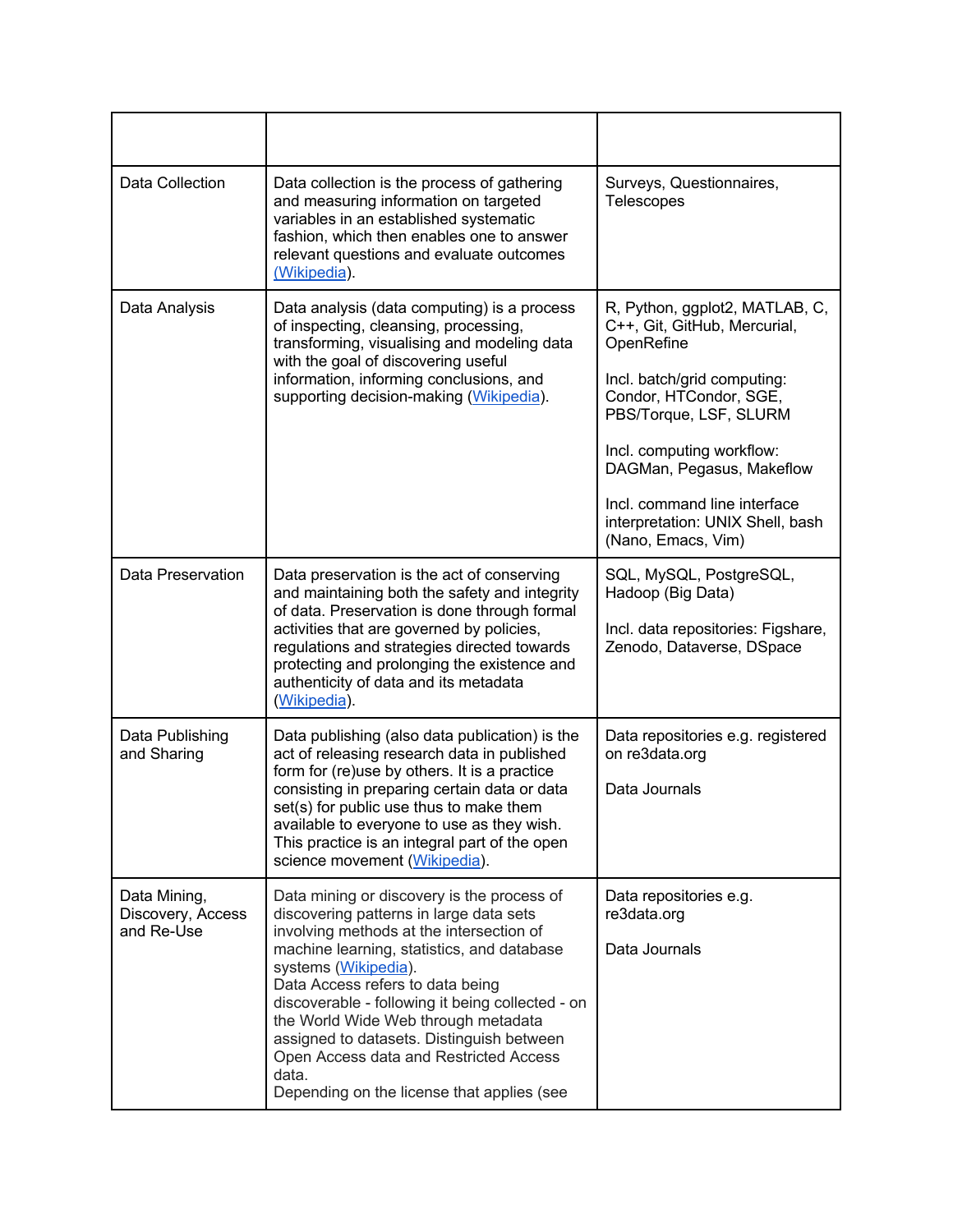| Creative Commons Licenses), data can be<br>re-used in different ways. |  |
|-----------------------------------------------------------------------|--|
|                                                                       |  |

## **Table 1. Overview of Research Skills/Activities towards Capacity Building**

Network and system engineers (also those employed by NRENs) will further need to be trained to scale the network, make provision for the sharing of big data sets, and offer services simular to those mentioned as part of the data lifecycle.

# **7.Conclusion**

This paper provided an overview of three levels to benefit from an AOSP *Network for Education and Skills* (NES), namely schools, universities and professionals. A rationale for developing skills was provided, as well as a rationale for NRENs to expand connectivity beyond just universities. The skills towards capacity building were tabled, and will need to be adapted according to the needs experienced within specific disciplines.

A successful AOSP *Network for Education and Skills* (NES) will depend on policies, infrastructure, incentives and skills development to be in place, towards playing a critical role in assisting African countries to develop necessary capacities to manage and exploit scientific data for the benefit of society. Africa is to take ownership and responsibility for its research data, which is at the same time its intellectual property, but this can only be achieved once the building blocks are in place and there is the political will from governments to further support this platform.

# **8. References**

About research data management, University of Sydney Library. [online] Available at: https://library.sydney.edu.au/research/data-management/research-data-management.html [Accessed 6 Aug. 2018].

African Open Science Platform. [online] Available at: http://africanopenscience.org.za/ [Accessed 6 Aug. 2018].

FOSTER Open Science. [online] Available at: https://www.fosteropenscience.eu/foster-taxonomy/openscience-definition [Accessed 6 Aug. 2018].

Mars, M.M, Bronstein, J.L. & Lusch, R.F. (2012). The value of a metaphor: organizations and ecosystems. Organizational Dynamics. 41: 271-280. Available at: http://www.sdlogic.net/uploads/3/4/0/3/34033484/mars\_bronstein\_lusch\_og\_dyn.pdf [Accessed on 6 Aug. 2018].

Nardi, B.A. & O'Day, V.L. (1999). Information ecologies: using technology with heart. Firts Monday. Vol 4. No1. Available at: http://firstmonday.org/ojs/index.php/fm/article/view/672/582 [Accessed on 6 Aug. 2018].

Smith, I. & Veldsman, S. (2018). Data Driving Sustainability: The African Open Science Platform Project. Leslie Chan; Pierre Mounier. ELPUB 2018, Jun 2018, Toronto, Canada. <10.4000/proceedings.elpub.2018.25>. <hal-01816711>